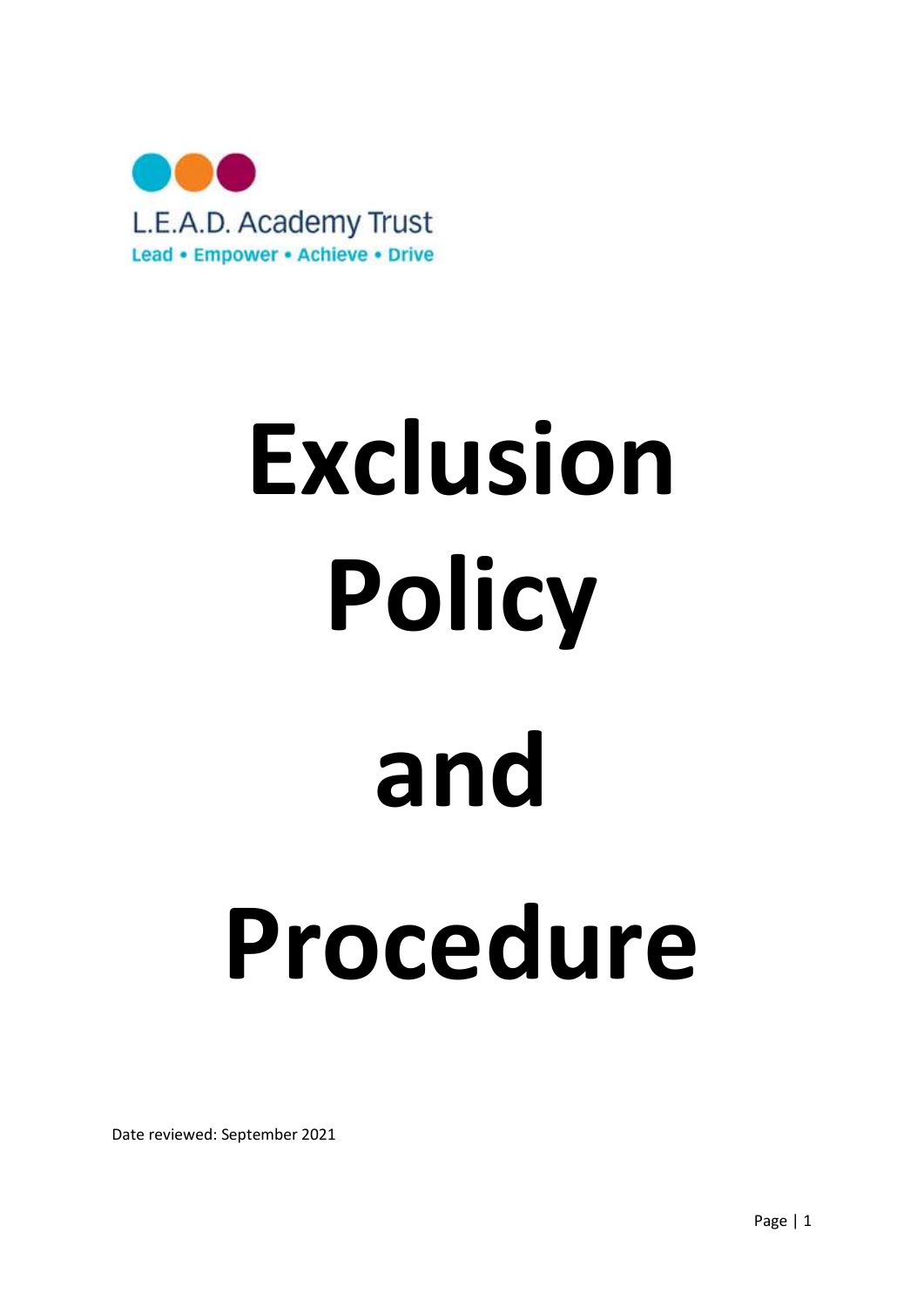# **Contents**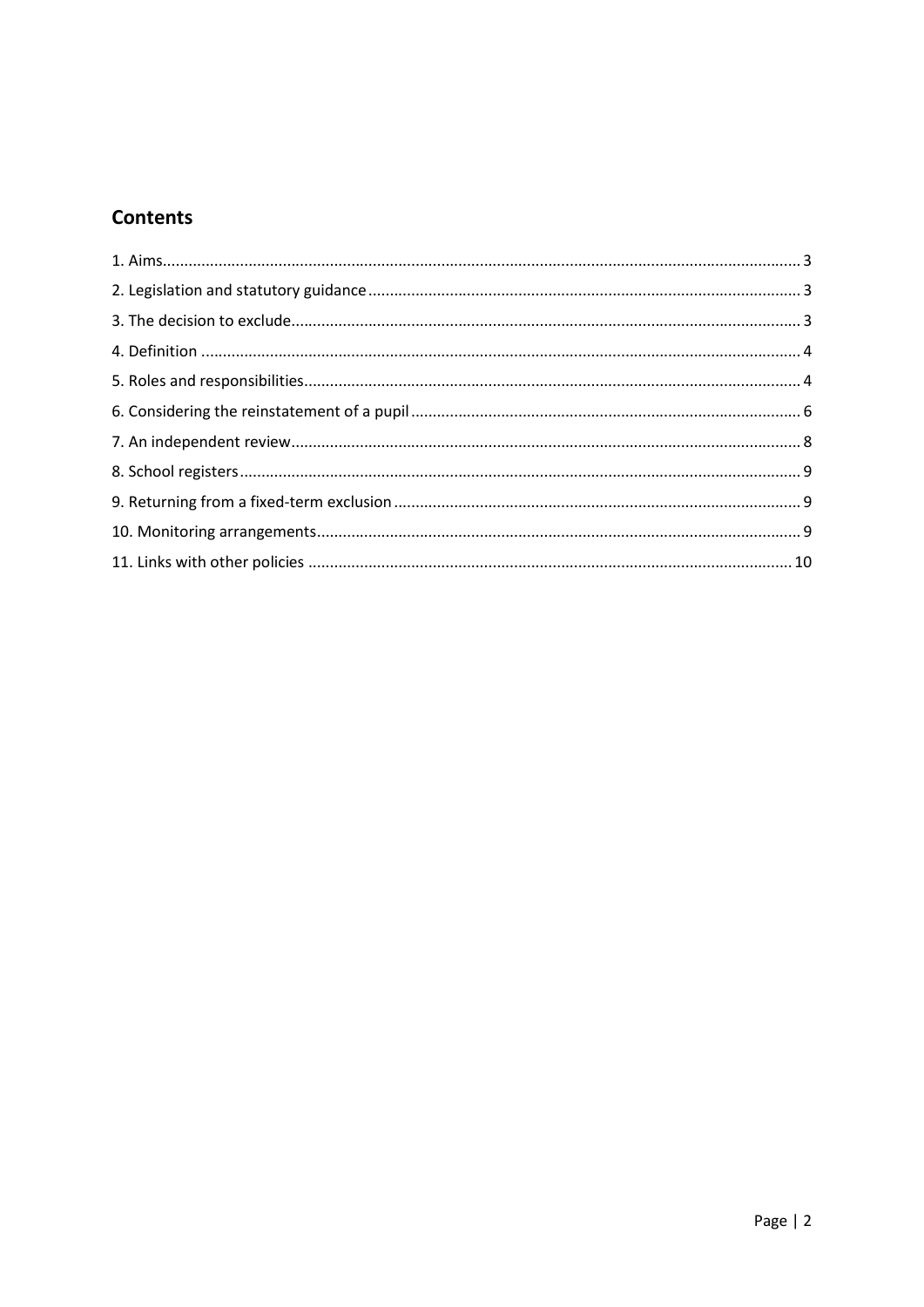## 1. Aims

The L.E.A.D. Academy Trust requires this policy to be implemented by all its member academies. It aims to ensure that:

- The exclusions process is applied fairly and consistently
- The exclusions process is understood by governors, staff, parents and pupils
- Pupils in school are safe and happy
- Pupils do not become NEET (not in education, employment or training)

## 2. Legislation and statutory guidance

This policy is based on statutory guidance from the Department for Education: Exclusion from maintained schools, academies and pupil referral units (PRUs) in England.

The following legislation supports the policy, which outline schools' powers to exclude pupils:

- Section 52 of the Education Act 2002, as amended by the Education Act 2011
- The School Discipline (Pupil Exclusions and Reviews) (England) Regulations 2012
- Sections 64-68 of the School Standards and Framework Act 1998

In addition, the policy is based on:

- Part 7, chapter 2 of the **Education and Inspections Act 2006**, which looks at parental responsibility for excluded pupils
- Section 579 of the Education Act 1996, which defines 'school day'
- The Education (Provision of Full-Time Education for Excluded Pupils) (England) Regulations 2007, as amended by The Education (Provision of Full-Time Education for Excluded Pupils) (England) (Amendment) Regulations 2014

This policy complies with the Trust funding agreement and articles of association.

## 3. The decision to exclude

Only the headteacher, or acting headteacher, can exclude a pupil from school. A permanent exclusion will be taken as a last resort.

A decision to exclude a pupil will be taken only:

- in response to serious or persistent breaches of the school's behaviour policy and
- if allowing the pupil to remain in school would seriously harm the education or welfare of others.

(This may include behaviour outside of school)

Before deciding whether to exclude a pupil, either permanently or for a fixed period, the headteacher will: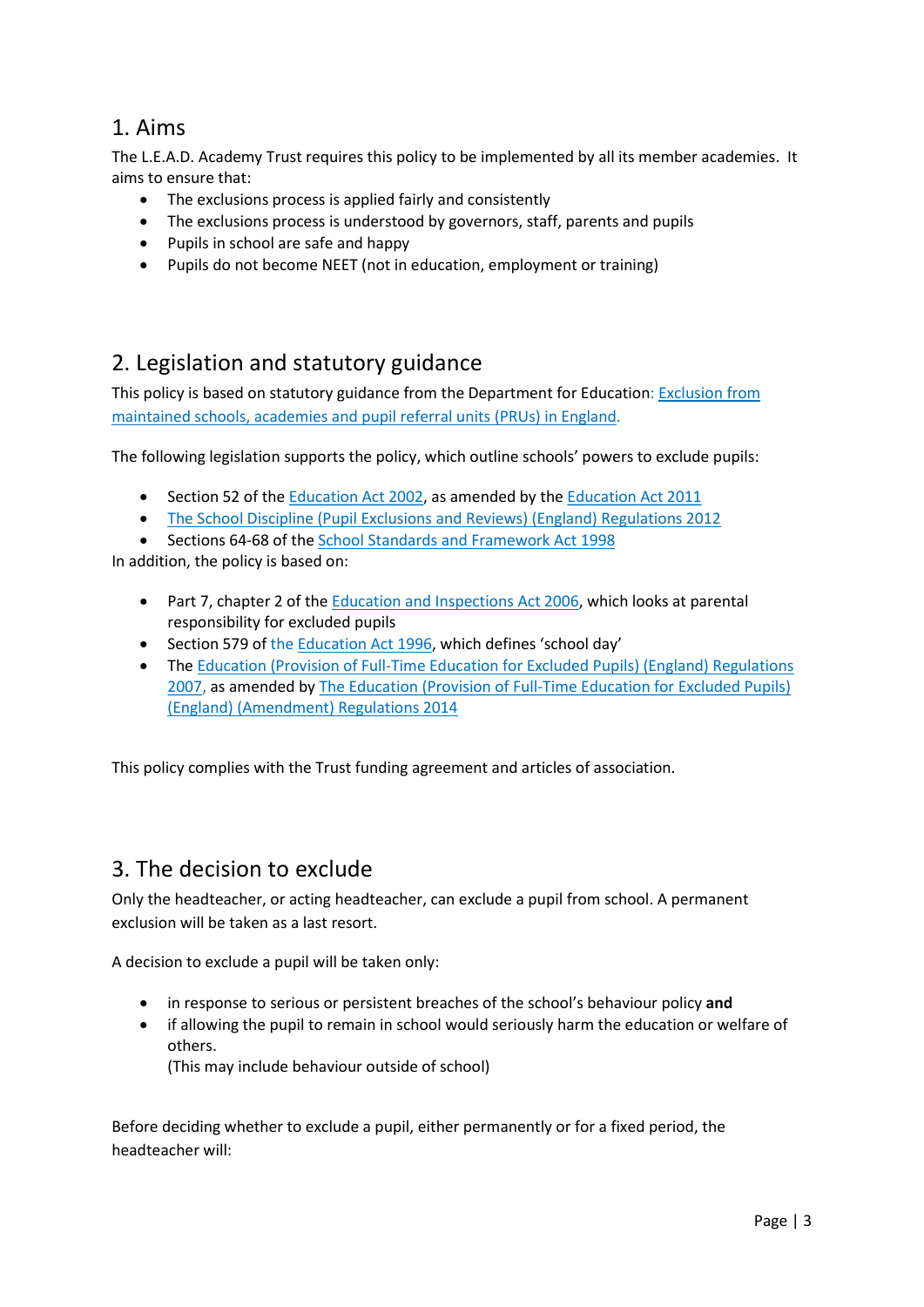- ensure appropriate investigations have been carried out
- consider all the relevant facts and evidence, including whether the incident(s) leading to the exclusion were provoked
- allow the pupil to give their version of events where practicable
- consider if the pupil has special educational needs (SEN)
- consider any 'contributing factors' (See point 18 of Statutory Guidance)
- check that appropriate support had been provided
- refer to Section 3 The head teacher's power to exclude for compliance to the law.

## 4. Definition

The Department for Education regulations allow the Headteacher (or a member of the Senior Leadership Team acting as such) to exclude a pupil for one or more fixed periods not exceeding 45 school days in any one academic year. Most exclusions are of a fixed-term nature and are of short duration. For the purposes of exclusions, school day is defined as any day on which there is a school session. Therefore, INSET or staff training days do not count as a school day.

A fixed-term exclusion does not have to be for a continuous period In exceptional cases, usually where further evidence has come to light, a further fixed period exclusion may be issued immediately after the first period of exclusion: or a permanent exclusion may be issued to begin after the end of the fixed period. It is unlawful to 'convert and fixed period exclusion into a permanent exclusion. (See para 3.3)

Pupils whose behaviour at lunchtime is disruptive may be excluded from the academy premises for the duration of the lunchtime period. In such cases the legal requirements in relation to exclusion, such as the Headteacher's duty to notify parents, still apply.

## 5. Roles and responsibilities

#### 5.1 The headteacher

#### Informing parents

The headteacher will immediately provide the following information, in writing, to the parents of an excluded pupil:

- the reason(s) for the exclusion
- the length of a fixed-term exclusion or, for a permanent exclusion, the fact that it is permanent
- information about parents' right to make representations and how these should be made about the exclusion to the governing board
- how the pupil may be involved in this; and
- where there is a legal requirement for the governing board to meet to consider the reinstatement of a pupil, and that parents have a right to attend a meeting, be represented at a meeting (at their own expense) and to bring a friend.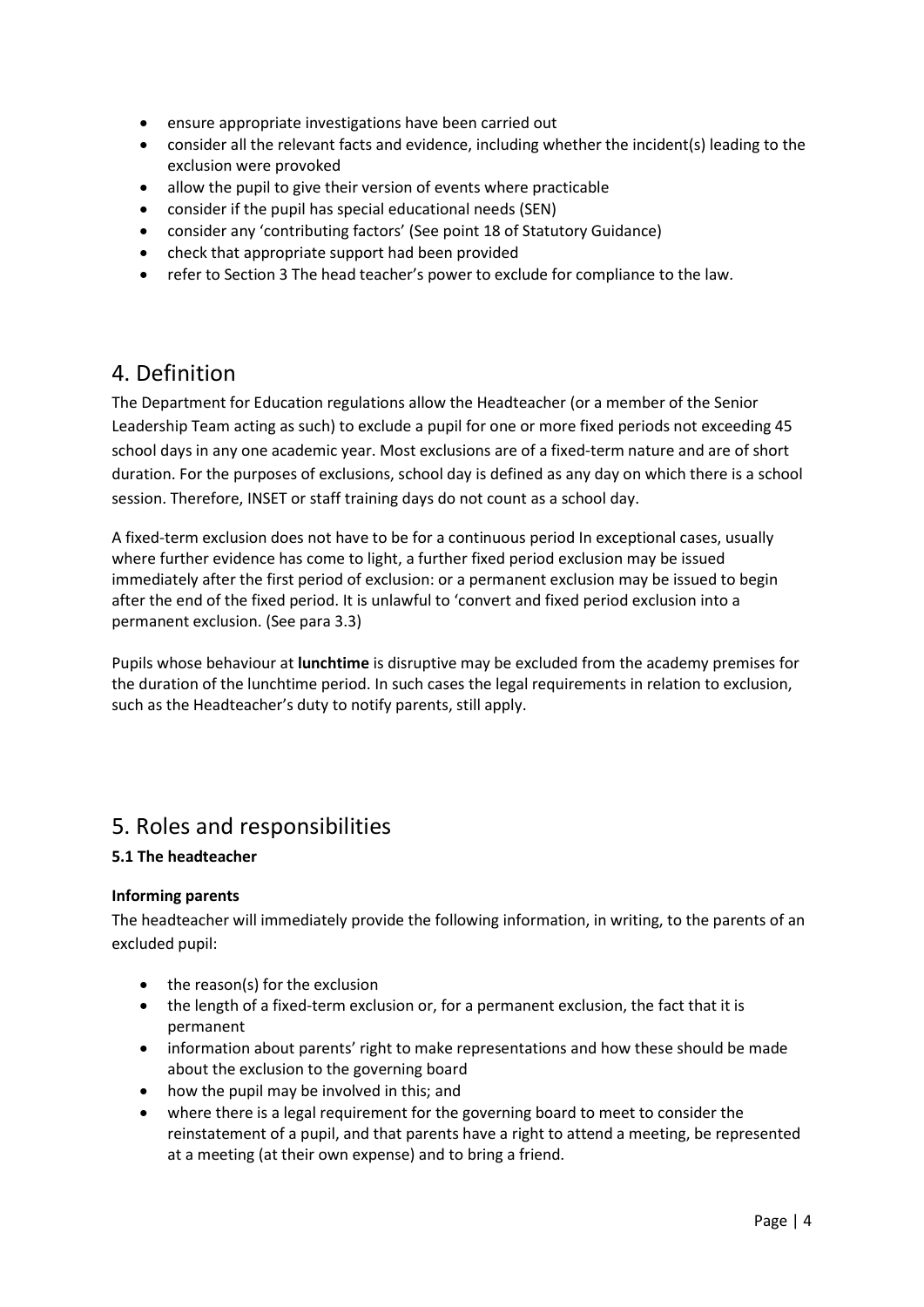The headteacher will also notify parents by the end of the afternoon session on the day their child is excluded that for the first 5 school days of an exclusion, or until the start date of any alternative provision where this is earlier. For the fixed-term exclusion the headteacher is responsible for providing suitable work that the pupil can practically complete at home and for this work to be marked if required.

Parents are legally required to ensure that their child is not present in a public place during school hours without a good reason. Parents may be given a fixed penalty notice or prosecuted if they fail to do this.

If alternative provision is being arranged, the following information will be included when notifying parents of an exclusion:

- The start date for any provision of full-time education that has been arranged
- The start and finish times of any such provision, including the times for morning and afternoon sessions, where relevant
- The address at which the provision will take place
- Any information required by the pupil to identify the person they should report to on the first day

Where this information on alternative provision is not reasonably ascertainable by the end of the afternoon session, it may be provided in a subsequent notice, but it will be provided no later than 48 hours before the provision is due to start. The only exception to this is where alternative provision is to be provided before the sixth day of an exclusion, in which case the information can be provided with less than 48 hours' notice with parents' consent.

#### Informing the governing board and local authority

The headteacher will immediately notify the Academy Governing Board, the Director of Schools and the local authority (LA) of:

- a permanent exclusion, including when a fixed-period exclusion is followed by a permanent exclusion being issued
- exclusions which would result in the pupil being excluded for more than 5 school days (or more than 10 lunchtimes) in a term
- exclusions which would result in the pupil missing a public examination

For a permanent exclusion, if the pupil lives outside the LA in which the school is located, the headteacher will also immediately inform the pupil's 'home authority' of the exclusion and the reason(s) for it without delay.

For all other exclusions, the headteacher will notify the Academy Governing Board once a term and the Director of Schools at the time of the fixed term exclusion.

#### 5.2 The Academy Governing Board (AGB) and Exclusion Panel

Responsibilities regarding exclusions is delegated to an Exclusion Panel consisting of at least 3 governors taken from the nominated governors across the L.E.A.D Academies.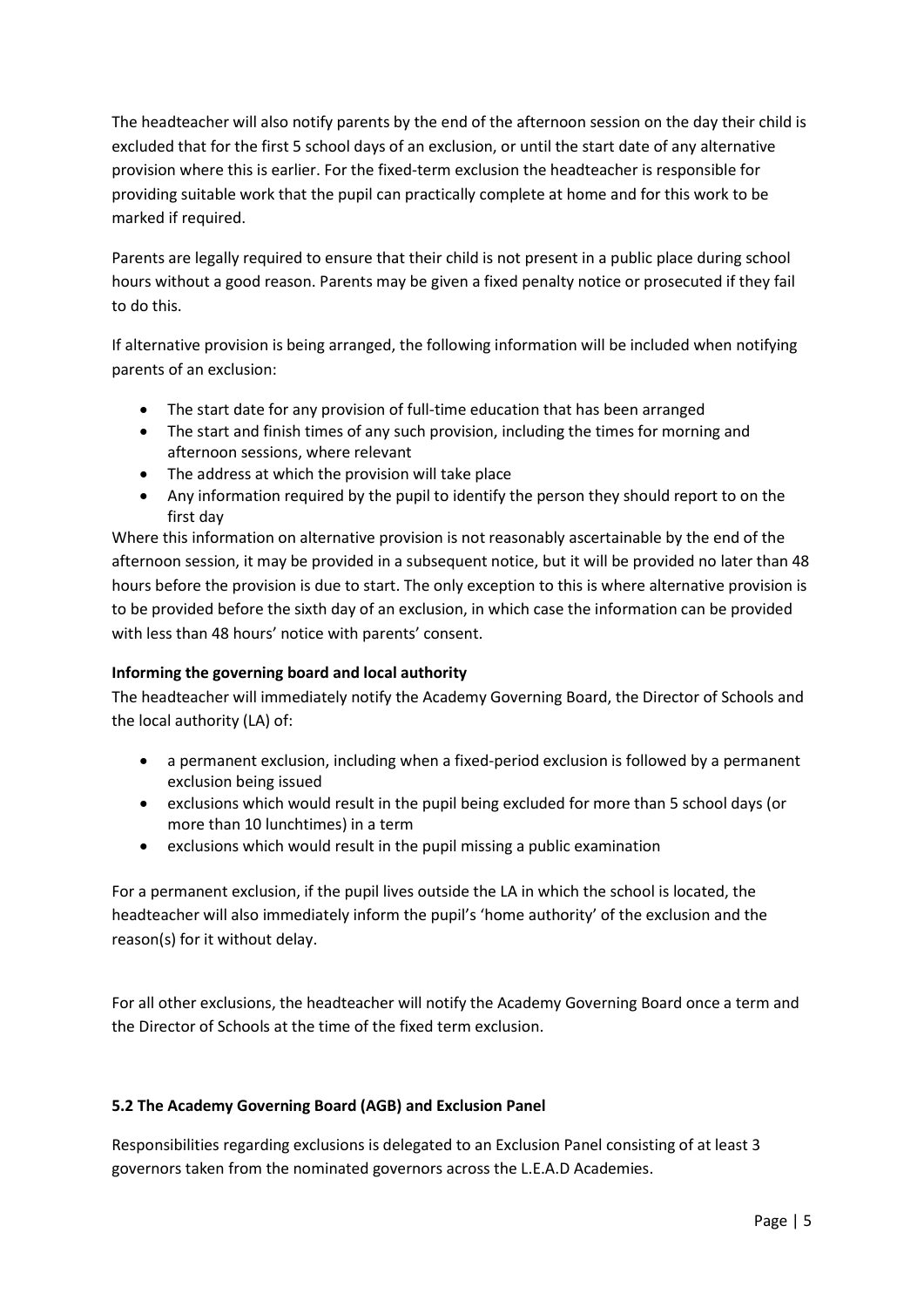The Exclusion Panel has a duty to consider the reinstatement of an excluded pupil (see section 6).

Within 14 days of receipt of a request, the governing board will provide the secretary of state with information about any exclusions in the last 12 months.

#### 5.3 Sixth Day Provision

Where a child receives a cumulative period of exclusion of more than 5 days then education must be arranged no later than the sixth day. Every attempt to provide local arrangements should be explored to ensure a pupil receives full time education as soon as is practicable if it is likely that a longer fixed term exclusion is likely. (For example, during a period of investigation where more information is being gathered).

#### For secondary schools only:

Provision does not have to be arranged for pupils in the final year of compulsory education who do not have any further public examinations to sit. (See para.50)

Where it is not possible or not appropriate to arrange alternative provision during the first five days the academy should take reasonable steps to set and mark work. The work should be accessible and achievable.

#### 5.4 The Local Authority

For permanent exclusions, the LA is responsible for arranging suitable full-time education to begin no later than the sixth day of the exclusion.

# 6. Considering the reinstatement of a pupil

The Exclusion Panel will consider the reinstatement of an excluded pupil within 15 school days of receiving the notice of the exclusion if:

- the exclusion is permanent
- it is a fixed-term exclusion which would bring the pupil's total number of school days of exclusion to more than 15 in a term
- it would result in a pupil missing a public examination

If requested to do so by parents, the Exclusion Panel consider the reinstatement of an excluded pupil within 50 school days of receiving notice of the exclusion if the pupil would be excluded from school for more than 5 school days, but less than 15, in a single term.

Where an exclusion would result in a pupil missing a public examination, the Exclusion Panel will consider the reinstatement of the pupil before the date of the examination. If this is not practicable, the Exclusion Panel will consider the exclusion and decide whether or not to reinstate the pupil.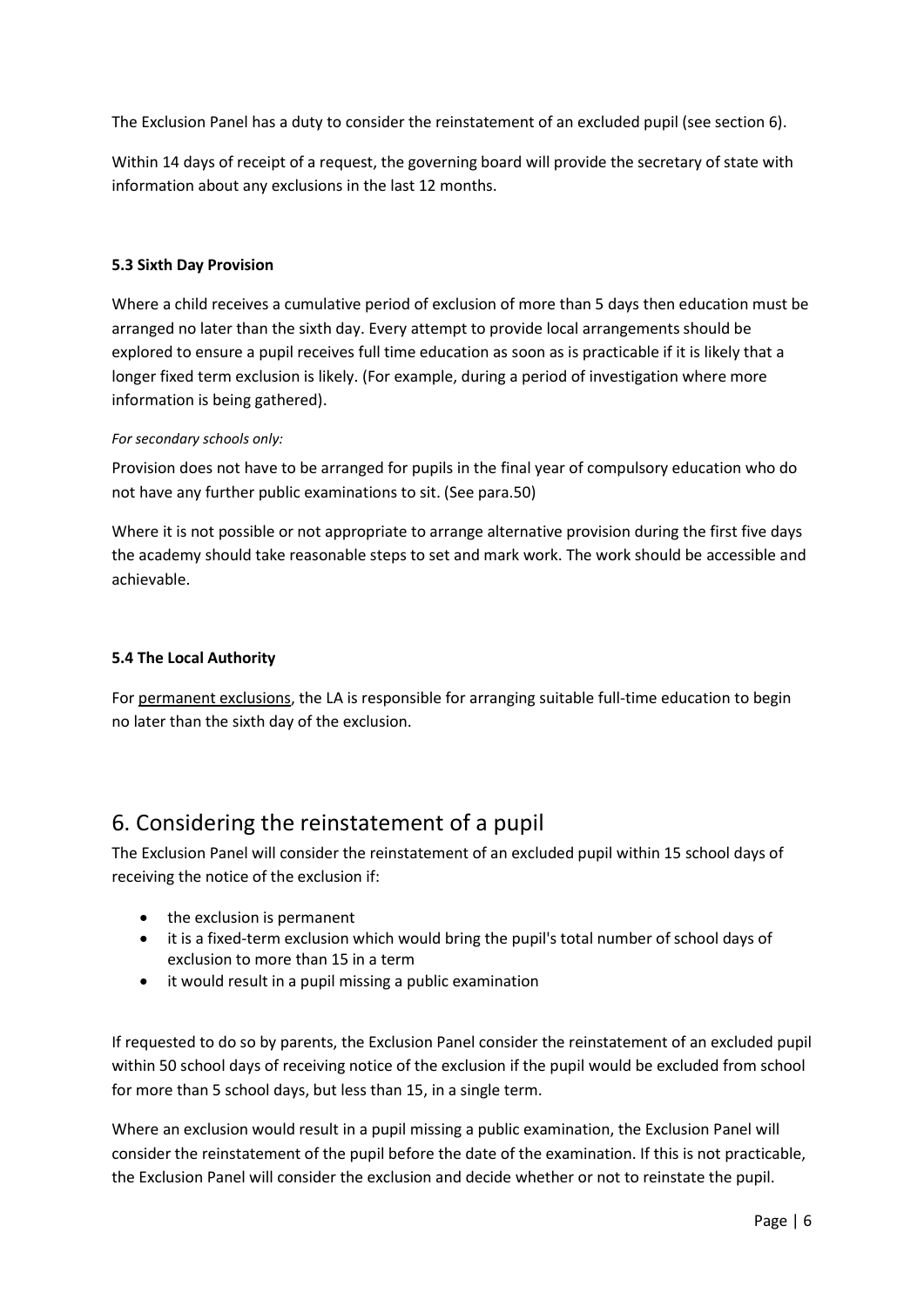Parents (or where requested a representative or friend) must be invited to the meeting of the governing board panel and allowed to make representations.

The Exclusion Panel must make reasonable endeavours to arrange a meeting that is convenient for all parties and compliant with the relevant statutory time limits. The decision will not be invalid simply on the grounds of not meeting time limits. (See para 59)

For a fixed-period exclusion not exceeding five days in a term the governing board must still consider arrangements for allowing parents/carers to make representations. The governing board cannot direct reinstatement and is not required to arrange a meeting with parents.

The Exclusion Panel can either:

- decline to reinstate the pupil, or
- direct the reinstatement of the pupil immediately, or on a particular date

The Exclusion Panel should:

- not discuss the exclusion with any party outside the meeting
- ask for any written evidence in advance of the meeting including witness statements and other relevant information relating to a pupil's SEN
- circulate the written evidence to all parties at least five school days advance (where possible)
- allow the parent and the pupil to be accompanied by a friend or representative
- provide reasonable adjustments if a parent or the pupil has a disability which may impact upon their ability to attend the meeting or make representations
- allow the pupil to attend the meeting and speak on their own behalf.

In reaching a decision, the Exclusion Panel will consider whether the exclusion was lawful, reasonable and procedurally fair and whether the headteacher followed their legal duties. They will decide whether or not a fact is true 'on the balance of probabilities', which differs from the criminal standard of 'beyond reasonable doubt', as well as any evidence that was presented in relation to the decision to exclude.

Minutes will be taken of the meeting, and a record of evidence considered kept. The outcome will also be recorded on the pupil's educational record.

The Exclusion Panel will notify, in writing, the headteacher, parents and the LA of its decision, along with reasons for its decision, without delay.

Where an exclusion is permanent, the Exclusion Panel's decision will also include the following:

- The fact that the exclusion is permanent
- Notice of parents' right to ask for the decision to be reviewed by an independent review panel, and:
	- o the date by which an application for an independent review must be made
	- $\circ$  the name and address to whom an application for a review should be submitted
	- o that any application should set out the grounds on which it is being made and that, where appropriate, reference to how the pupil's SEN are considered to be relevant to the exclusion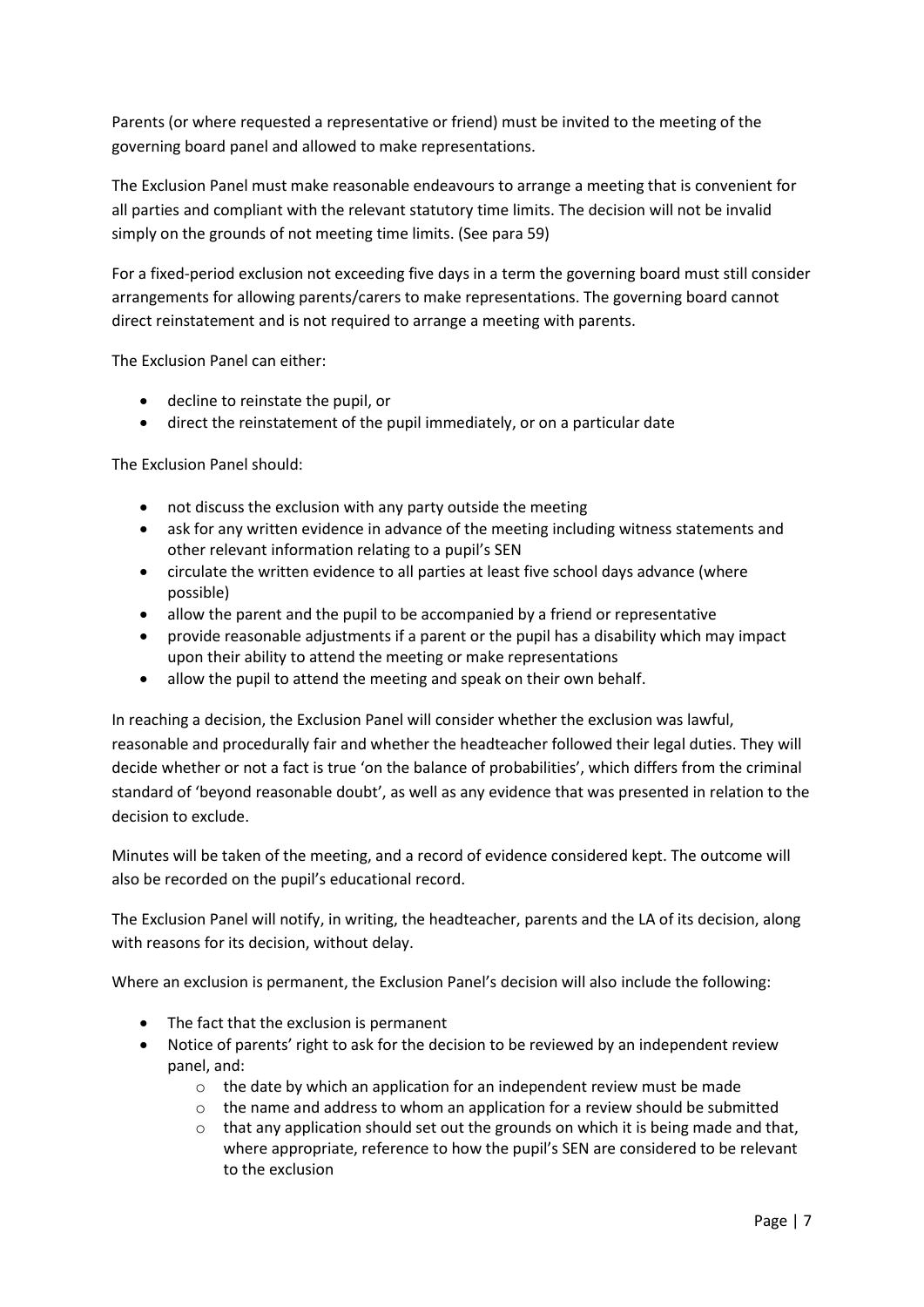- o that, regardless of whether the excluded pupil has recognised SEN, parents have a right to require the academy trust to appoint an SEN expert to attend the review
- o details of the role of the SEN expert and that there would be no cost to parents for this appointment
- $\circ$  that parents must make clear if they wish for an SEN expert to be appointed in any application for a review
- $\circ$  that parents may, at their own expense, appoint someone to make written and/or oral representations to the panel, and parents may also bring a friend to the review
- That if parents believe that the exclusion has occurred as a result of discrimination, they may make a claim under the Equality Act 2010 to the first-tier tribunal (special educational needs and disability), in the case of disability discrimination, or the county court, in the case of other forms of discrimination. A claim of discrimination made under these routes should be lodged within 6 months of the date on which the discrimination is alleged to have taken place

# 7. An independent review

If parents apply for an independent review, the academy trust will arrange for an independent panel to review the decision of the governing board not to reinstate a permanently excluded pupil.

Applications for an independent review must be made within 15 school days of notice being given to the parents by the exclusion panel of its decision to not reinstate a pupil.

A panel of 3 or 5 members will be constituted with representatives from each of the categories below. Where a 5-member panel is constituted, 2 members will come from the school governors category and 2 members will come from the headteacher category.

- A lay member to chair the panel who has not worked in any school in a paid capacity, disregarding any experience as a school governor or volunteer
- School governors who have served as a governor for at least 12 consecutive months in the last 5 years, provided they have not been teachers or headteachers during this time
- Headteachers or individuals who have been a headteacher within the last 5 years

A person may not serve as a member of a review panel if they:

- Are a member/director of the academy trust, or governing board of the excluding school
- Are the headteacher of the excluding school, or have held this position in the last 5 years
- Are an employee of the academy trust, or the governing board, of the excluding school (unless they are employed as a headteacher at another school)
- Have, or at any time have had, any connection with the academy trust, school, governing board, parents or pupil, or the incident leading to the exclusion, which might reasonably be taken to raise doubts about their impartially
- Have not had the required training within the last 2 years (see appendix 1 for what training must cover)

A clerk will be appointed to the panel.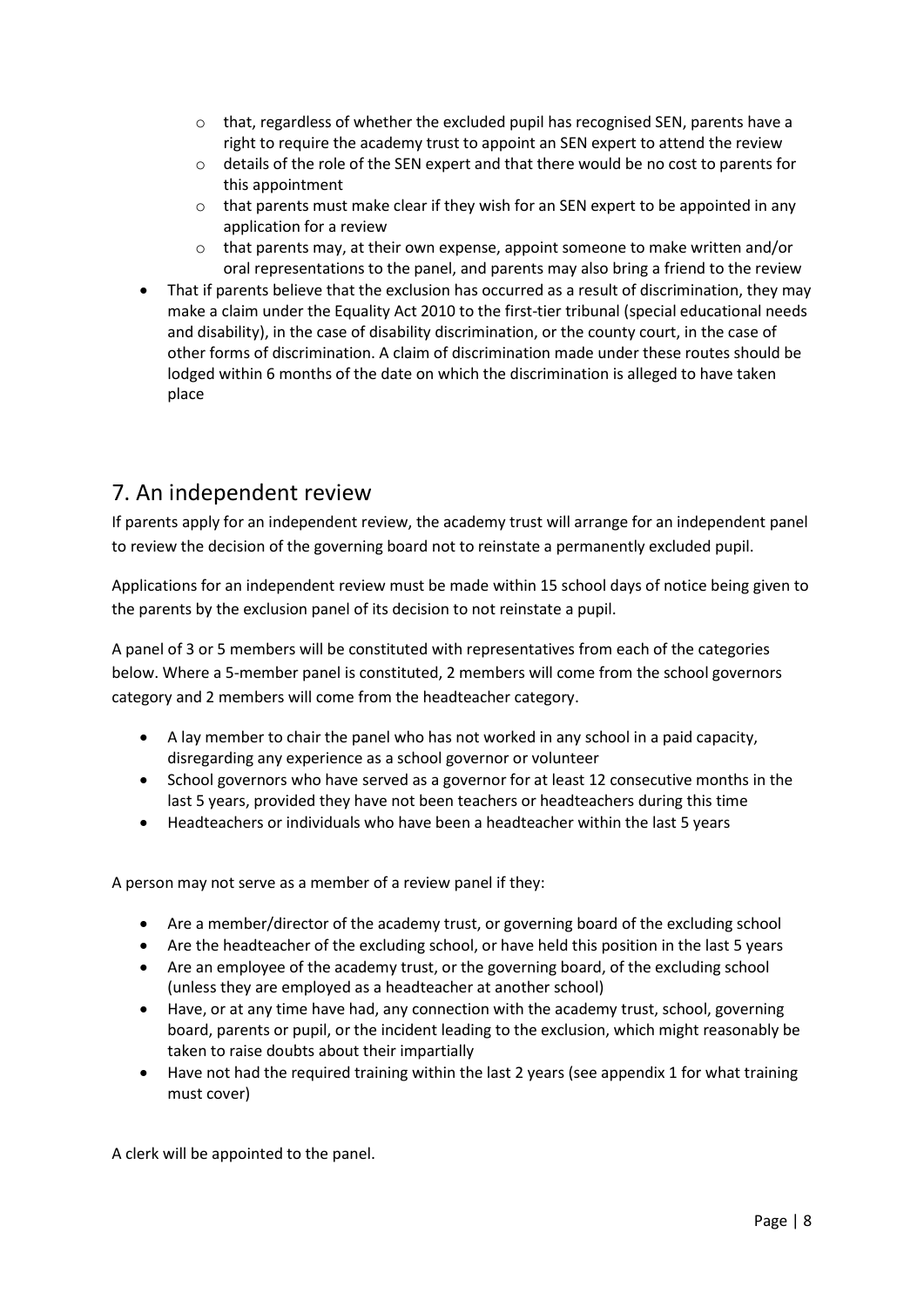The independent panel will decide one of the following:

- Uphold the governing board's decision
- Recommend that the governing board reconsiders reinstatement
- Quash the governing board's decision and direct that they reconsider reinstatement (only when the decision is judged to be flawed)

The panel's decision can be decided by a majority vote. In the case of a tied decision, the chair has the casting vote.

## 8. School registers

A pupil's name will be removed from the school admissions register if:

- 15 school days have passed since the parents were notified of the exclusion panel's decision to not reinstate the pupil and no application has been made for an independent review panel, or
- The parents have stated in writing that they will not be applying for an independent review panel

Where an application for an independent review has been made, the governing board will wait until that review has concluded before removing a pupil's name from the register.

Where alternative provision has been made for an excluded pupil and they attend it, code B (education off-site) or code D (dual registration) will be used on the attendance register.

Where excluded pupils are not attending alternative provision, code E (absent) will be used.

# 9. Returning from a fixed-term exclusion

Following a fixed-term exclusion, a re-integration meeting will be held involving the pupil, parents, a member of senior staff and other staff, where appropriate.

The following measures may be implemented when a pupil returns from a fixed-term exclusion:

- Agreeing a behaviour contract
- Putting a pupil 'on report'
- **•** Internal isolation
- Daily reporting/communication book to parents

## 10. Monitoring arrangements

The Director of Schools monitors the number of exclusions every term and reports back to the Academy Governing Board and the Trust through the School Performance QA Review Reports.